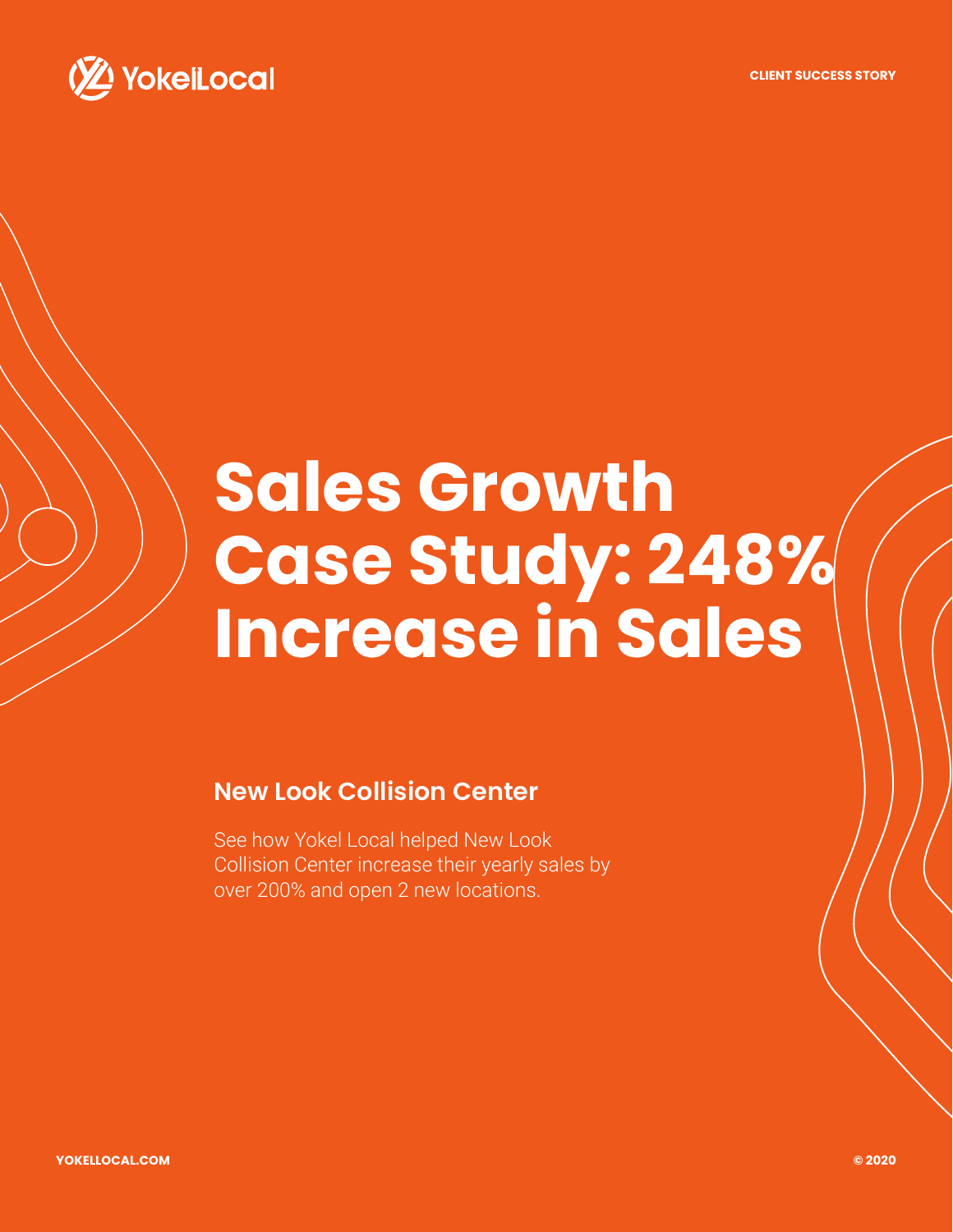## **Highlights**

#### **CHALLENGES**

• Dormant website was failing to generate enough traffic and leads to fuel business growth

#### **SOLUTIONS**

- [Local SEO Services](https://www.yokellocal.com/services/local-search-optimization/)
- [SEO Services](https://www.yokellocal.com/services/facebook-advertising)
- [Facebook Ads](https://www.yokellocal.com/services/facebook-advertising)
- [Conversion Optimization](https://www.yokellocal.com/convert-traffic)

#### **RESULTS**

- 248% more revenue
- 3x Traffic Growth
- 51 form leads/month

#### **OVERVIEW**

Mike came to us saying "We're just not getting any hits to our website." Mike now happily says, "We've just run out of room to put all the cars." New Look Collision Center provides a needed service that people don't wake up and just plan to get one day. Understanding the mind of the customer during this stage is a key element in attracting new customers via the web to his company. They've been able to grow sales to over \$11 million/year, have now opened 3 additional locations and was named to the Inc. 5000 List of Fastest-Growing Private Companies In America.

#### **THEIR GOAL**

Mike's goal was to get more business from his website. Admittedly, the site was sitting dormant but he knew there was more that could be done. He had a goal of opening more locations in the Las Vegas Valley, employing more staff and building a bigger business. He knew the value of advertising and marketing but he'd been hit and miss with the web. He also wanted to use social media to help impact his/ business.

#### **OUR SOLUTION**

The first issue we attacked was the structure of the website. The framework wasn't working well for customer engagement or the search engines. Next, we made sure his business was accurately showing in the local search ecosystem. We then began researching how his target customer used the web, built content around those search queries to positioning him in front of those key phrases so that he would be found early in the sales cycle. This resulted in growth in organic traffic We then focused our attention on lead generation and conversion from the new incoming traffic.